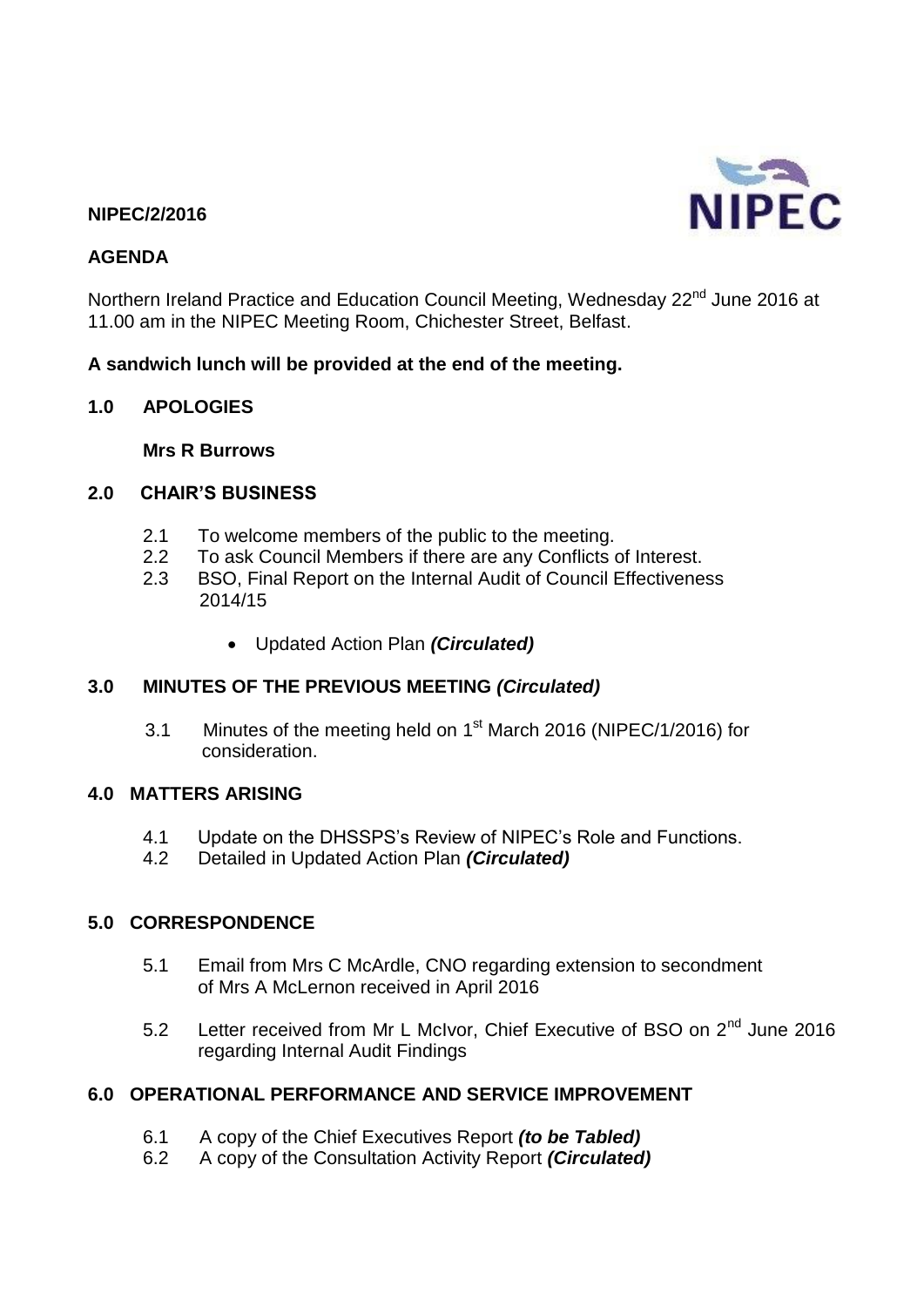# **7.0 CORPORATE CONTROL & FINANCE**

- 7.1 Head of Corporate Services Report *(Circulated)*
- 7.2 Report from Standing Committee
	- *7.2.1* Confirmed Minutes of the Audit and Risk Committee Meeting A&RC/1/2016 held on 9<sup>th</sup> February 2016 *(previously circulated)*
	- *7.2.2* Unconfirmed Minutes of the Audit and Risk Committee Meeting A&RC/2/2016 held on 24th May 2016 *(to be Tabled)*
- 7.3 NIPEC Executive Management Summary for Council *(to be Tabled)*
- 7.4 NIPEC High Level Risk Register 2016/17 *(Circulated)*
- 7.5 NIPEC KPIs *(Circulated)*
- 7.6 NIPEC Annual Report and Accounts 2015/16 For Agreement and signing off *(to be Tabled)*
- 7.7 Audit and Risk Committee Annual Report 2015/16 *(Circulated)*

## **8.0 SAFETY AND QUALITY**

- 8.1 A copy of NIPEC Annual Work-plan *(Circulated)*
- 8.2 Presentation by Mrs Angela Reed on Recording Care

## **9.0 CHIEF NURSING OFFICER UPDATE**

### **10.0 ANY OTHER BUSINESS**

### **11.0 DATE, TIME AND VENUE OF NEXT WORKSHOP AND MEETING**

The next public meeting of NIPEC Council will be held on 7<sup>th</sup> September 2016 at 2.00 pm in the NIPEC Meeting Room, 2<sup>nd</sup> Floor, Centre House, 79 Chichester Street, **Belfast** 

*At this point the public will be asked to leave the meeting due to the confidential nature of further business.*